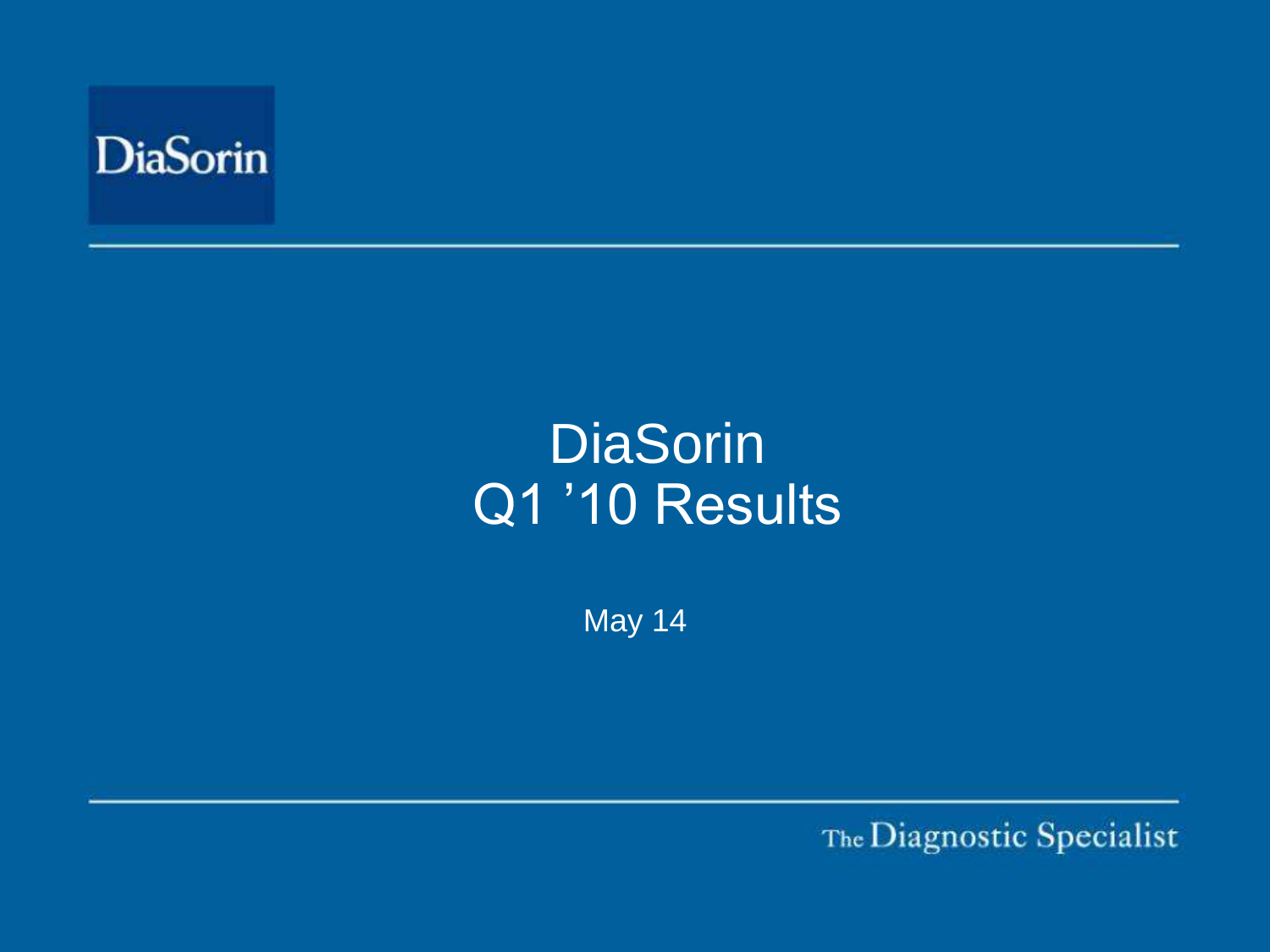

## **Q1 10 highlights**

- **Revenues grow by 21.4% (+23.2% at constant exchange rate)**
- **North America market keep growing: Q1 sales up 44.8% as reported (+53.7% at constant exchange rates) vs previous year, supported by Vit. D sales and promising ID sales**
- **Asia Pacific: capable Q1 sales up 20.4% (+22.3% at constant exchange rate) vs previous year**
- **Steady enlargement of Liaison installed base, from ca. 2975 (31/12/2009) to ca. 3128 (31/03/2010)**
- **Significant consistent improvement of operating margins:** 
	- **Gross Margin +24.4% (71.6% of tot. sales)**
	- **Ebit +29.2% (36.4% of tot. sales)**
- **Strong increase of Net Results: +48.3 % vs Q1 09**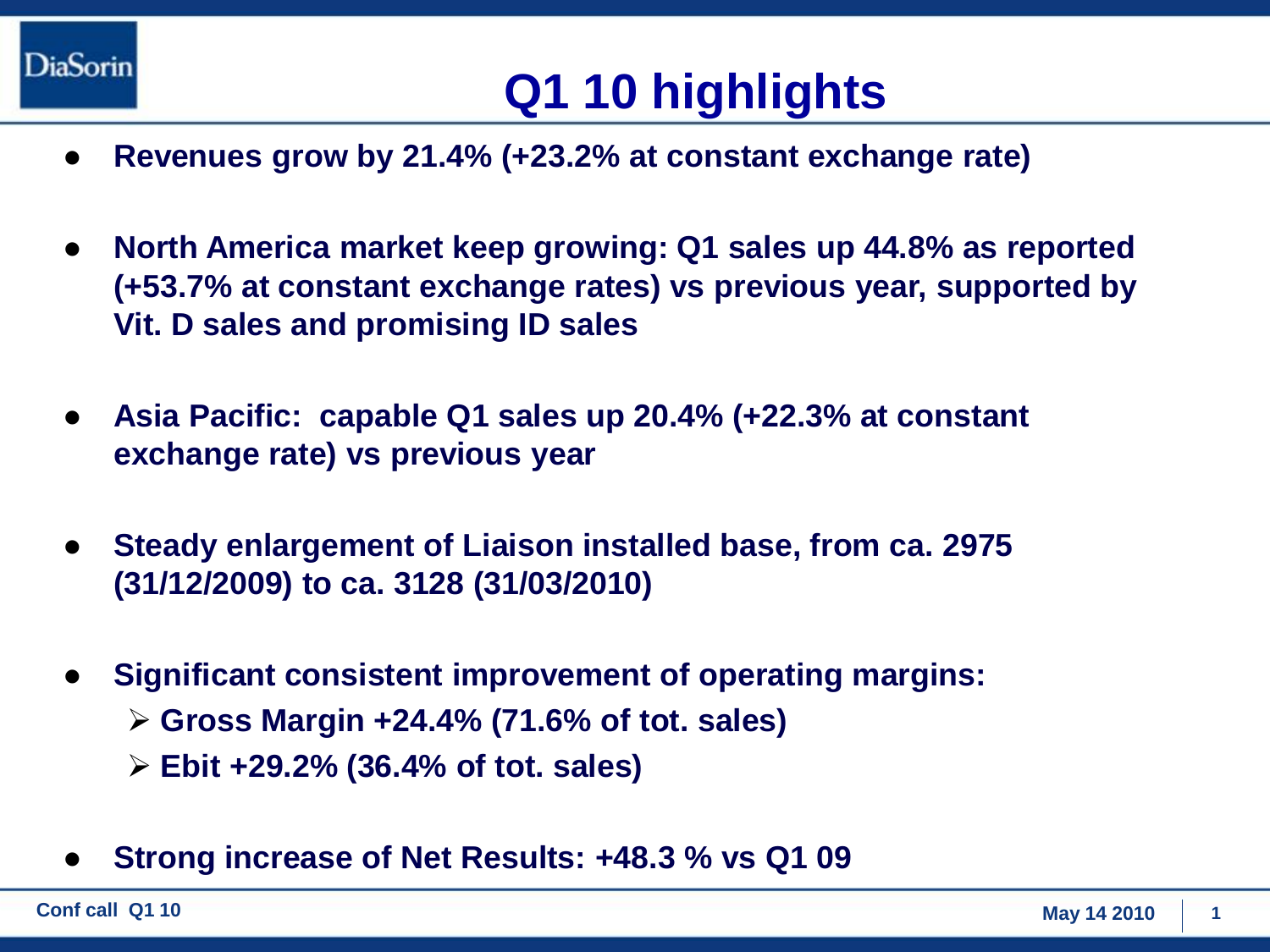**DiaSorin** 

### **Q1 Results: income statement**

| millions $\epsilon$               | Q1 2010 | Q1 2009    | $\Delta$ |
|-----------------------------------|---------|------------|----------|
| <b>Net Revenues</b>               | 86.7    | 71.4       | $+21.4%$ |
| <b>Gross profit</b>               | 62.0    | 49.9       | $+24.4%$ |
| Margin                            | 71.6%   | 69.9%      |          |
| G&A                               | (9.0)   | (7.8)      |          |
| R&D                               | (4.0)   | (3.8)      |          |
| <b>S&amp;M</b>                    | (15.4)  | (13.5)     |          |
| <b>Total Operating Expenses</b>   | (28.5)  | (25.1)     |          |
| % on sales                        | (32.9%) | $(35.1\%)$ |          |
| Other operating Income/(Expenses) | (2.0)   | (0.4)      |          |
| <b>EbIT</b>                       | 31.5    | 24.4       | $+29.2%$ |
| Margin                            | 36.4%   | 34.2%      |          |
| Net Financial Income/(Expense)    | (1.2)   | (3.6)      |          |
| Tax                               | (10.8)  | (7.6)      |          |
| <b>Net Result</b>                 | 19.5    | 13.2       | $+48.3%$ |
| <b>EbITDA</b>                     | 36.1    | 28.4       | $+27.3%$ |
| <b>Margin</b>                     | 41.7%   | 39.8%      |          |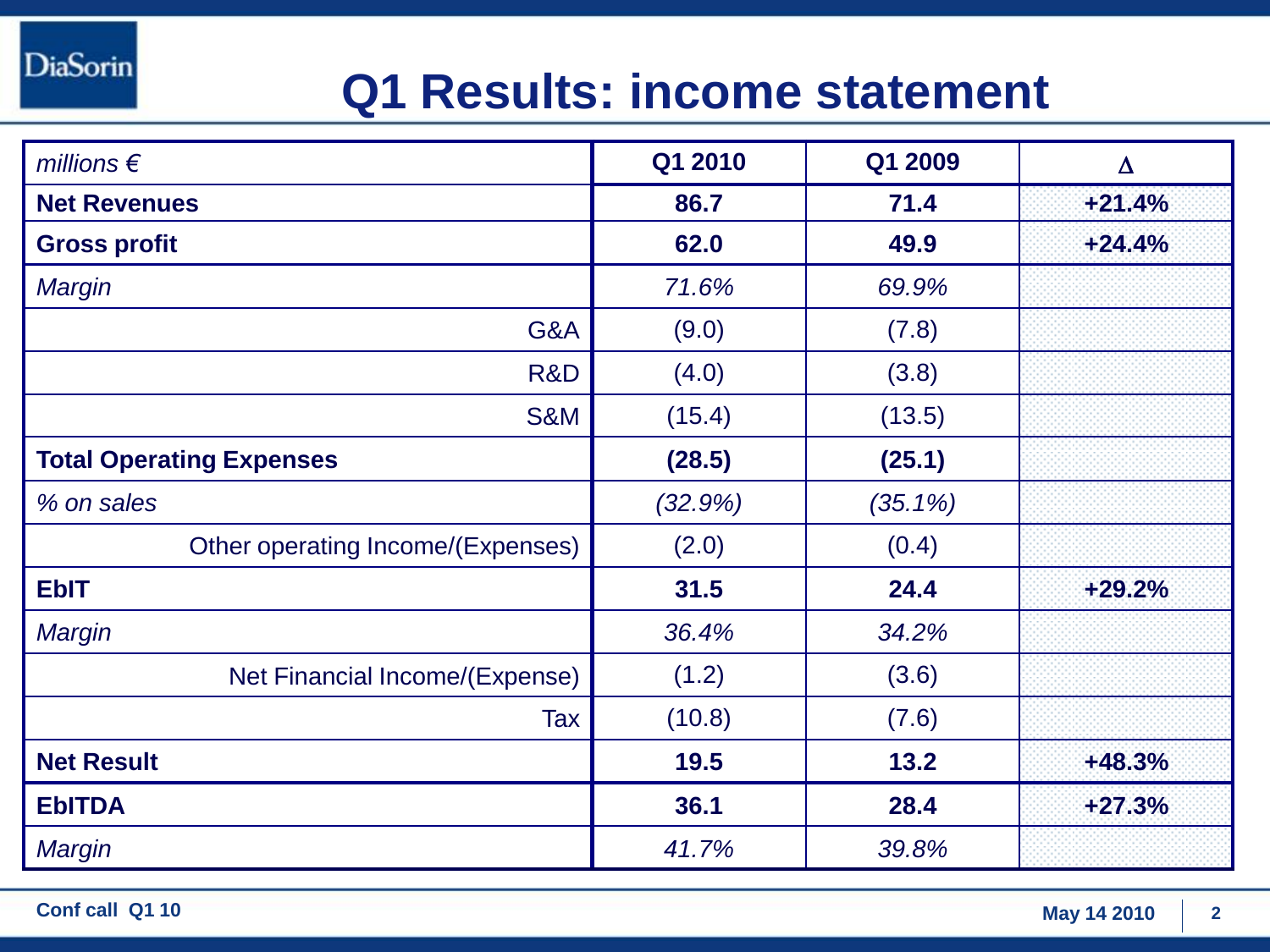**DiaSorin** 

### **Q1 Results: income statement**

| millions $\epsilon$               | Q1 2010 | Q1 2009    | $\Delta$ |
|-----------------------------------|---------|------------|----------|
| <b>Net Revenues</b>               | 86.7    | 71.4       | $+21.4%$ |
| <b>Gross profit</b>               | 62.0    | 49.9       | $+24.4%$ |
| Margin                            | 71.6%   | 69.9%      |          |
| G&A                               | (9.0)   | (7.8)      |          |
| R&D                               | (4.0)   | (3.8)      |          |
| <b>S&amp;M</b>                    | (15.4)  | (13.5)     |          |
| <b>Total Operating Expenses</b>   | (28.5)  | (25.1)     |          |
| % on sales                        | (32.9%) | $(35.1\%)$ |          |
| Other operating Income/(Expenses) | (2.0)   | (0.4)      |          |
| <b>EbIT</b>                       | 31.5    | 24.4       | $+29.2%$ |
| <b>Margin</b>                     | 36.4%   | 34.2%      |          |
| Net Financial Income/(Expense)    | (1.2)   | (3.6)      |          |
| Tax                               | (10.8)  | (7.6)      |          |
| <b>Net Result</b>                 | 19.5    | 13.2       | $+48.3%$ |
| <b>EbITDA</b>                     | 36.1    | 28.4       | $+27.3%$ |
| <b>Margin</b>                     | 41.7%   | 39.8%      |          |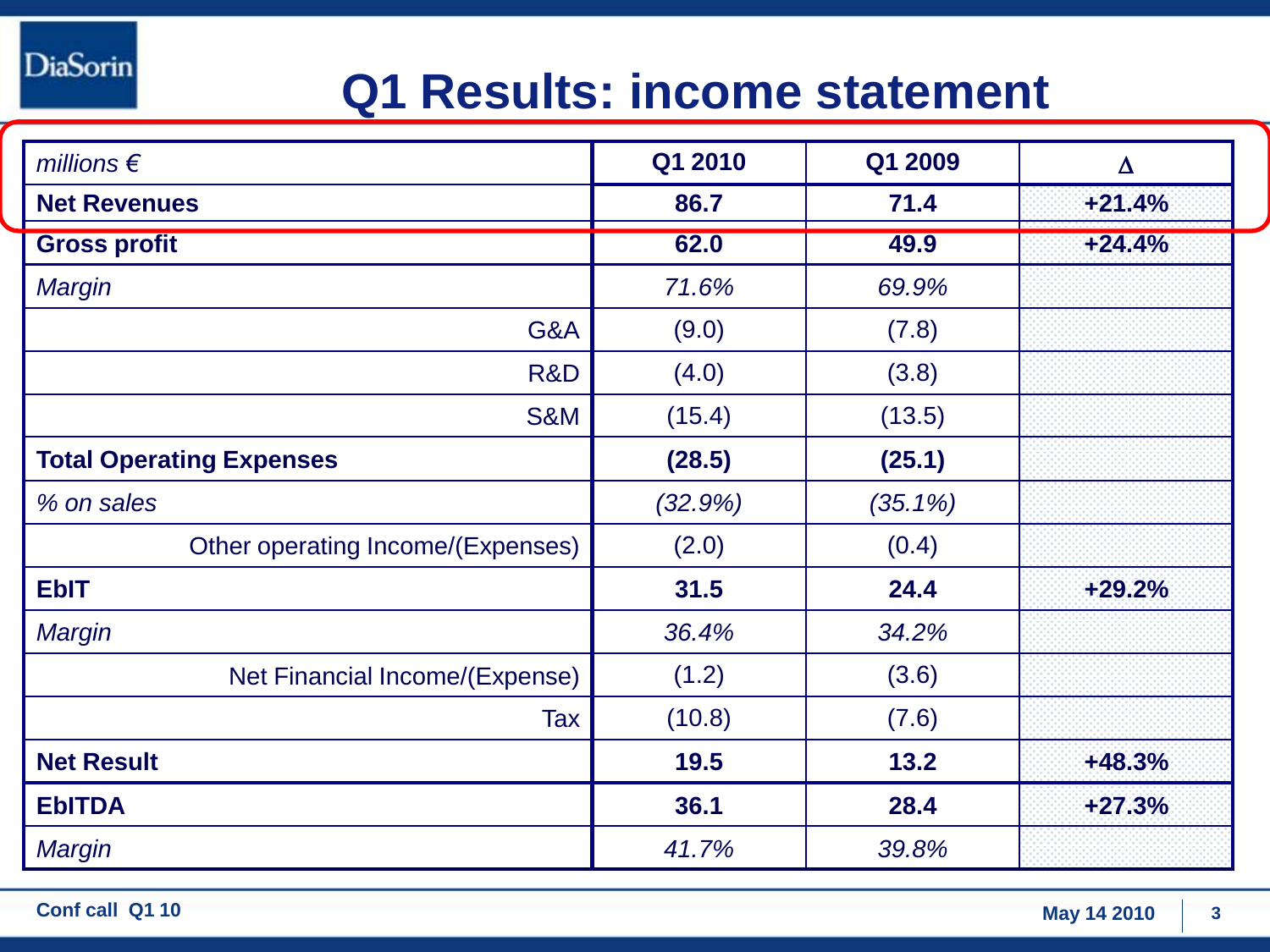### **Revenues break down Q1: by technology**

CLIA sales keep growing **+36.2% Q1 10 vs. Q1 09,** thanks to:

- Installed base enlargement : +153 new instruments placed in Q1 10
- Portfolio menu enlargement
- New Distribution agreements in Latin America
- Vit. D sales boost

**DiaSorin** 

**Revenues mix by technology improved towards CLIA kits, from 60.6% in Q1 09 to 67.9% in Q1 10 of total sales** 

**Q1 10 Q1 09**



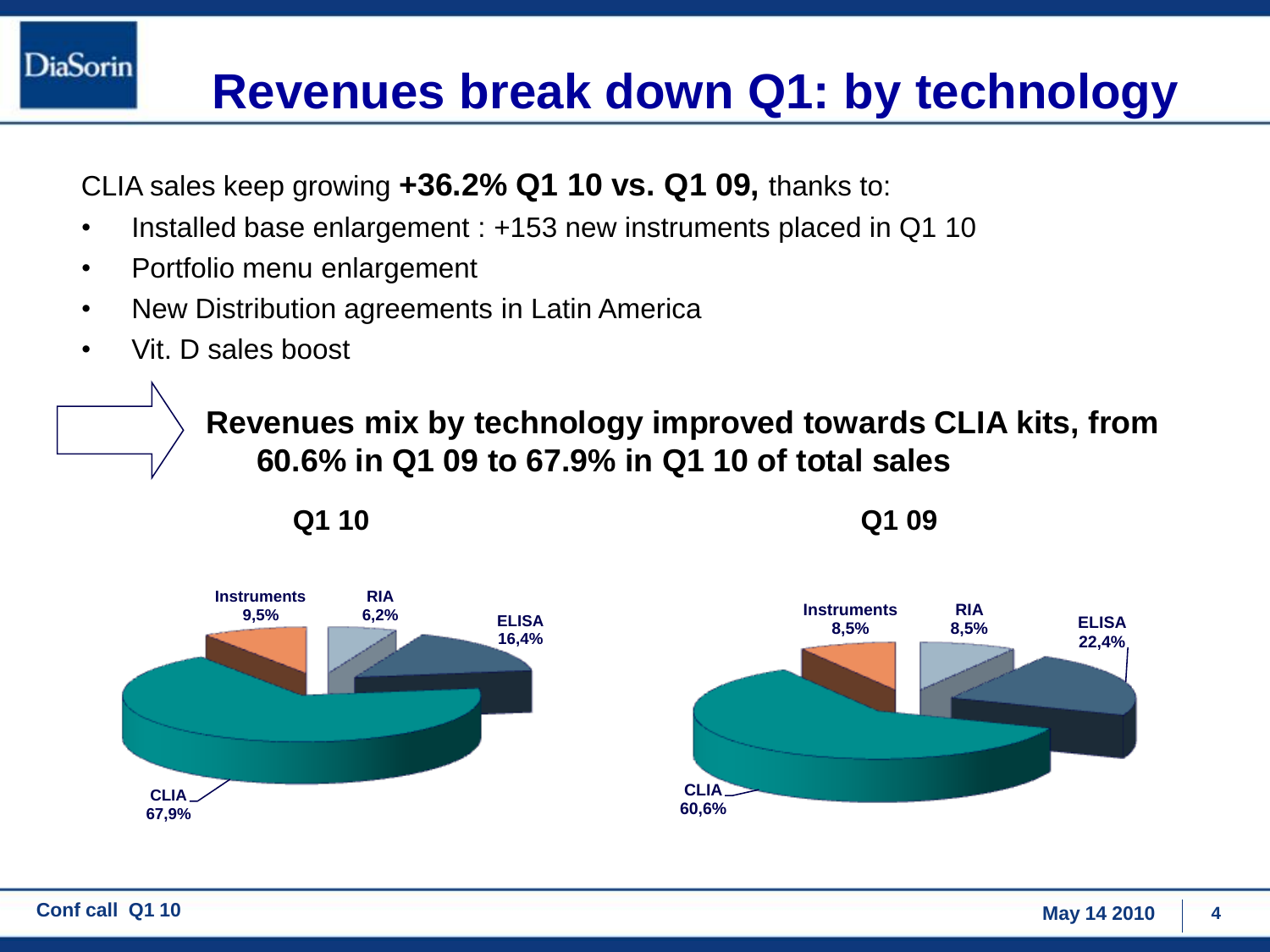### **Revenues break down Q1: by geography**

|                      | Q <sub>1</sub> |      |          |
|----------------------|----------------|------|----------|
| millions $\epsilon$  | 2010           | 2009 |          |
| Europe/Africa        | 43.0           | 39.5 | $+8.9%$  |
| <b>North America</b> | 31.8           | 22.0 | $+44.8%$ |
| <b>Latin America</b> | 5.3            | 4.5  | $+18.7%$ |
| Asia/Pacific         | 6.4            | 5.3  | $+20.4%$ |
| <b>Total</b>         | 86.7           | 71.4 | $+21.4%$ |

In Europe/Africa, increased market share in consolidated as well as in developing markets:

| <b>France</b> | $+28.8\%$ | Q1 10 vs. Q1 09 |
|---------------|-----------|-----------------|
| <b>Israel</b> | $+27.5\%$ | Q1 10 vs. Q1 09 |

- In North America, accelerating growth although affected by exchange rate trend:
	- + 44.8% Q1 10 vs. Q1 09 as reported
	- **+ 53.7% Q1 10 vs. Q1 09 at comparable FX**
- In Latin America, still affected by delay in Brazilian tender:
	- + 18.7% Q1 10 vs. Q1 09 as reported
	- **+ 5.6% Q1 10 vs. Q1 09 at comparable FX**
- In Asia/Pacific, positive trends in recent initiatives and distributors' markets
	- + 20.4% Q1 10 vs. Q1 09 as reported
	- **+ 22.3% Q1 10 vs. Q1 09 at comparable FX**

**DiaSorin**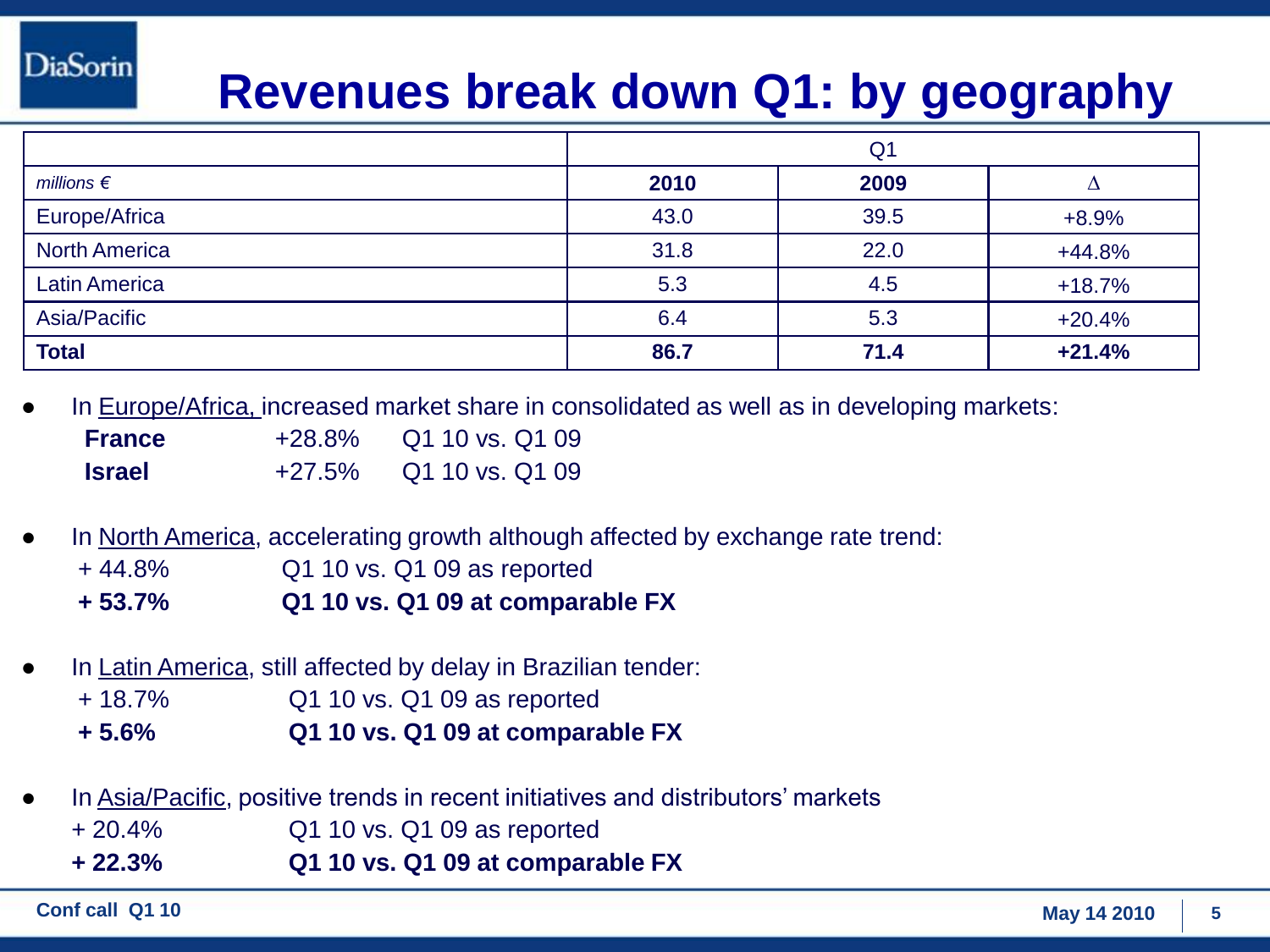**DiaSorin** 

### **Q1 Results: income statement**

| millions $\epsilon$                   | Q1 2010 | Q1 2009    | $\Delta$ |
|---------------------------------------|---------|------------|----------|
| <b>Net Revenues</b>                   | 86.7    | 71.4       | $+21.4%$ |
| <b>Gross profit</b>                   | 62.0    | 49.9       | $+24.4%$ |
| Margin                                | 71.6%   | 69.9%      |          |
| G&A                                   | (9.0)   | (7.8)      |          |
| R&D                                   | (4.0)   | (3.8)      |          |
| <b>S&amp;M</b>                        | (15.4)  | (13.5)     |          |
| <b>Total Operating Expenses</b>       | (28.5)  | (25.1)     |          |
| % on sales                            | (32.9%) | $(35.1\%)$ |          |
| Other operating Income/(Expenses)     | (20)    | (0, 4)     |          |
| <b>EbIT</b>                           | 31.5    | 24.4       | $+29.2%$ |
| <b>Margin</b>                         | 36.4%   | 34.2%      |          |
| <b>Net Financial Income/(Expense)</b> | (1.2)   | (3.6)      |          |
| Tax                                   | (10.8)  | (7.6)      |          |
| <b>Net Result</b>                     | 19.5    | 13.2       | $+48.3%$ |
| <b>EbITDA</b>                         | 36.1    | 28.4       | $+27.3%$ |
| <b>Margin</b>                         | 41.7%   | 39.8%      |          |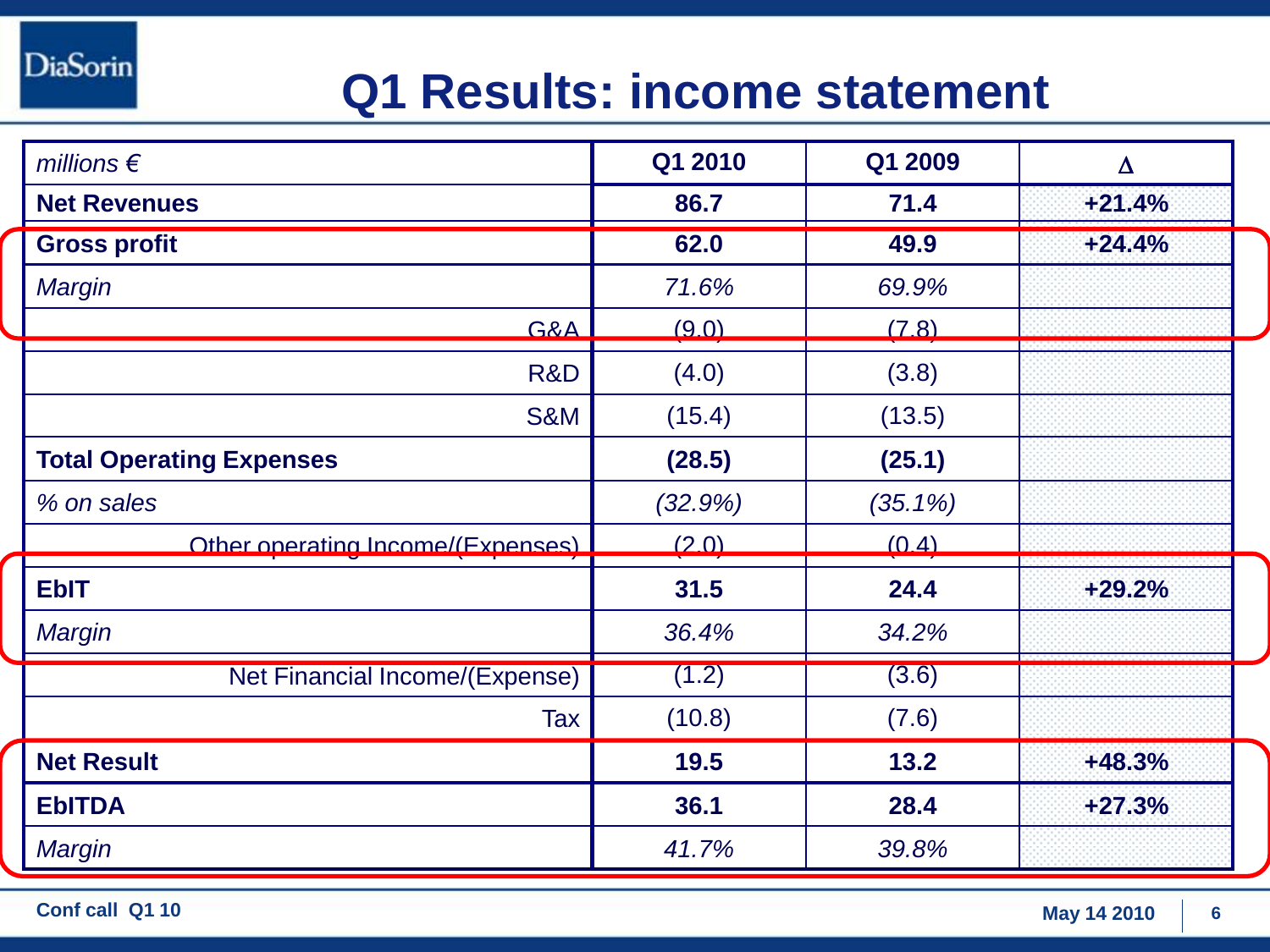### **Continuous improvement in profitability**

Profitability continue expanding:

**Gross Margins +24.4%** Q1 10 vs. Q1 09 **from 69.9% to 71.6%** of tot sales **EBITDA +27.3%** Q1 10 vs. Q1 09 **from 39.8% to 41.7%** of tot sales **EBIT +29.2%** Q1 10 vs. Q1 09 **from 34.2% to 36.4%** of tot sales

Thanks to:

- Improved technology mix: CLIA revenues represents 67.9 % in Q1 10 vs. 60.6% in Q1 09
- Strong growth in higher margin Vit. D sales
- Lower incidence of total OPEX  $\cdot$  32.9% in Q1.10 vs 35.1% in Q1.09

**Net Result +48.3%** Q1 10 vs. Q1 09 **from 18.4% to 22.5%** of tot sales

Note: 1 **MM € in Q1 10** of extraordinary cost due to the "Murex" acquisition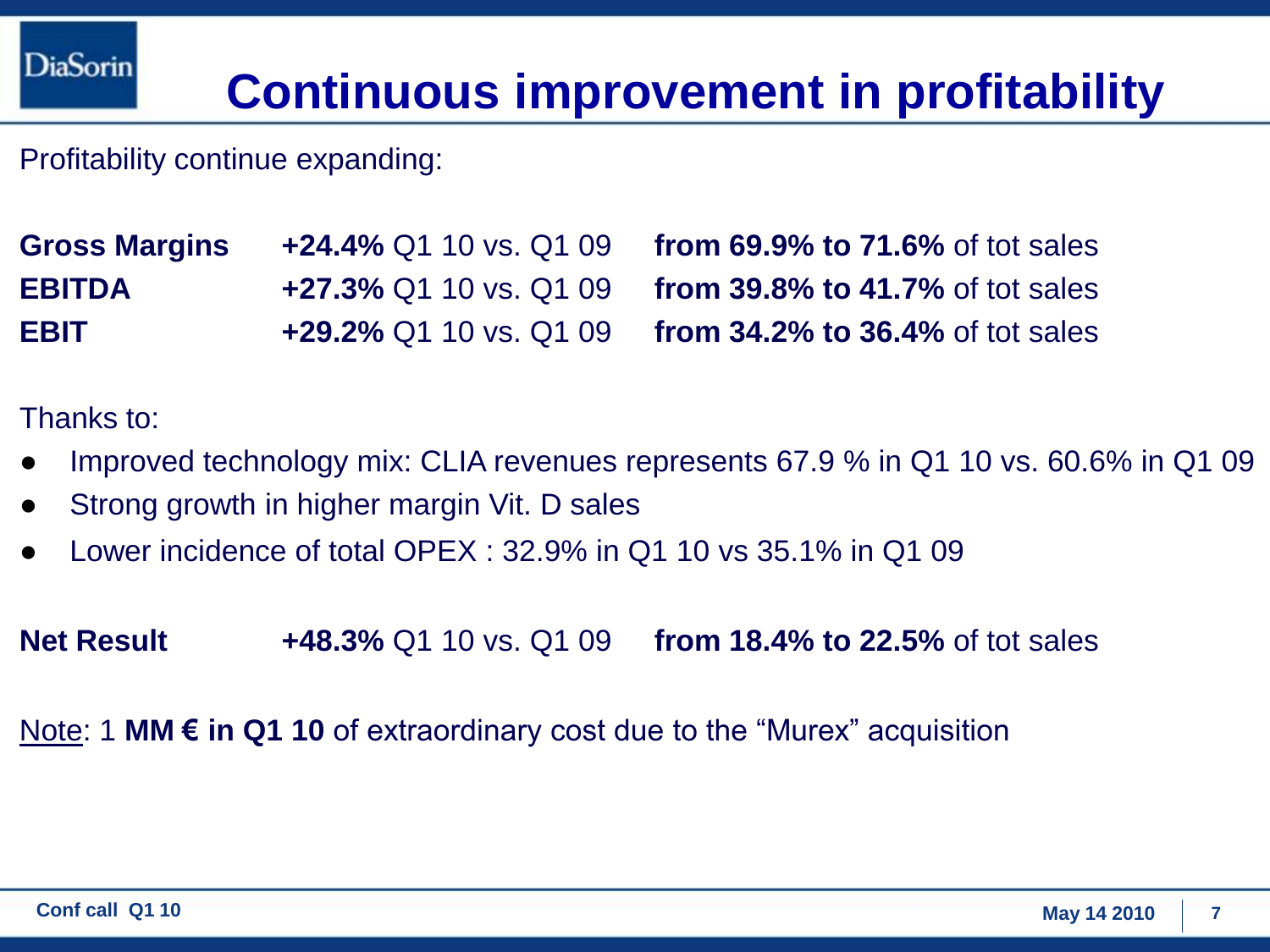#### **1Q results: balance sheet & cash flow**

| millions $\epsilon$           | 31/03/2010 | 31/12/2009 |
|-------------------------------|------------|------------|
| Total tangible asset          | 43.9       | 42.0       |
| Total intangible asset        | 97.8       | 96.0       |
| Other non-current asset       | 20.1       | 19.6       |
| <b>Net Working Capital</b>    | 76.2       | 74.5       |
| Other non-current liabilities | (25.6)     | (25.3)     |
| <b>Net Capital Employed</b>   | 212.4      | 206.7      |
| <b>NFP</b>                    | (31.3)     | (11.2)     |
| Total shareholder's' equity   | 243.7      | 217.9      |

|                                               | Q1 10 | Q1 09 |
|-----------------------------------------------|-------|-------|
| Net change in cash and cash equivalents       | 21.4  | 8.4   |
| Cash and equivalents at the end of the period | 69.3  | 25.2  |